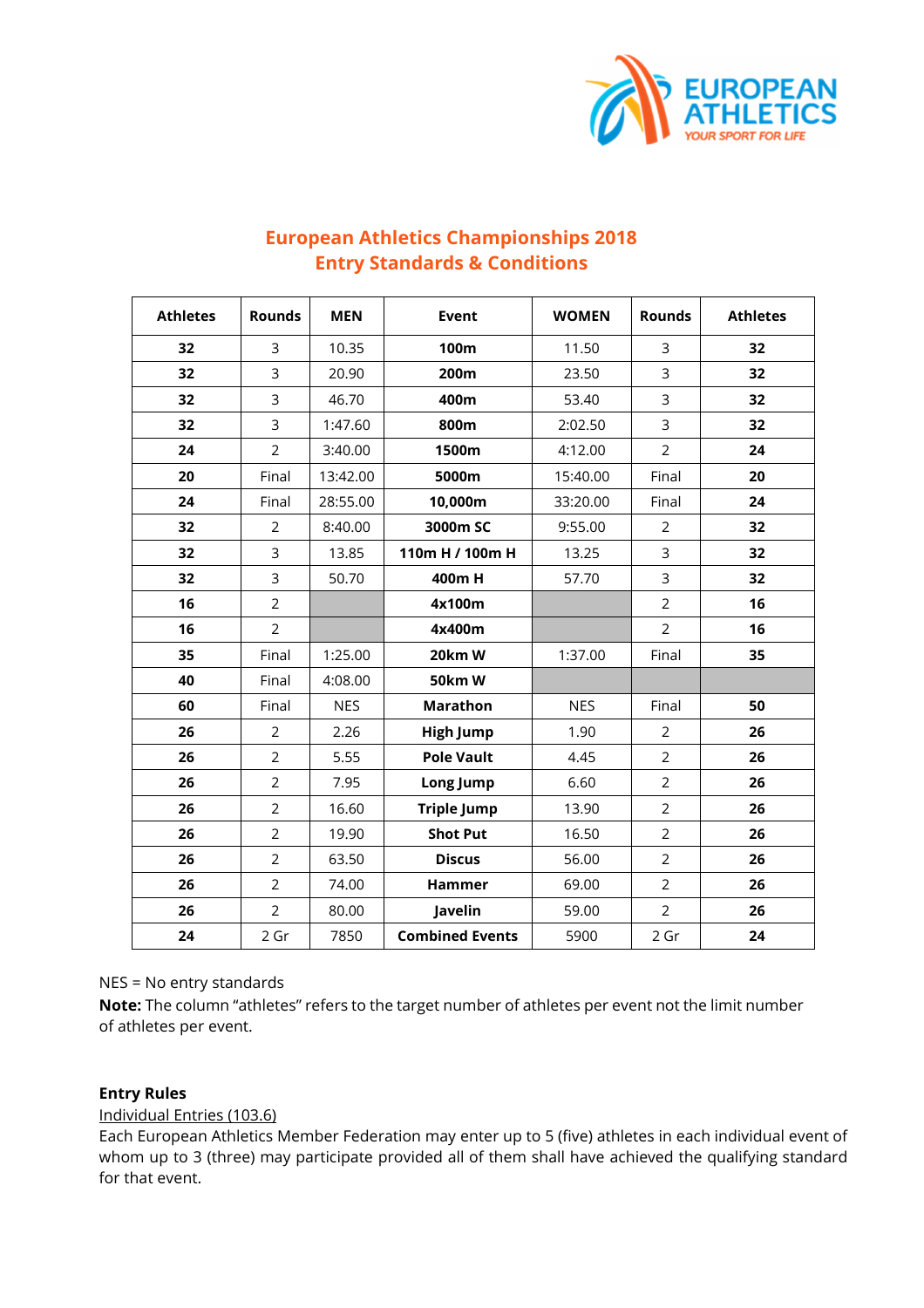

According to 103.7, in each individual event, the current reigning European Outdoor Champion will also be invited to participate as a **Wildcard**, in the same event organised in the following European Athletics Championships, where this event will be staged, on the condition that the athlete in question is entered by his federation in that specific event. If a Member Federation has four athletes in that event as a result of this regulation, all four will be permitted to compete.

Member Federations who have no male and/or no female qualified athletes at an event **may enter one unqualified male athlete and/or one unqualified female athlete in each individual event**. **The acceptance of these unqualified entries is at the discretion of the Technical Delegates, considering the number of entered athletes but always ensuring the quality of the event. The next ranked performances to the set entry standards shall be considered if complying with 103.6.** 

The Host Country will be allowed to enter one athlete without standard in any event provided he has no athlete with entry standards for that event.

## 10.000m (men & women):

The first three placed athletes (men & women) of the two editions of the European Cup 10.000m preceding the European Athletics Championships (2017 and 2018) will automatically become eligible to compete in this event, even if the entry standard was not achieved.

The first 3 placed athletes (if they are European) in each event at **European Athletics Premium meetings** & the first athlete in European Athletics Classic (outdoor meetings staged between the 1 January 2017 and 30 July 2018) will be considered eligible for the respective event in the European Athletics Championships 2018. These performances must be achieved in an event which is part of the official programme and where the requirements set in the App. A of the Principles of Selection and Management of the European Athletics Meetings were fulfilled, therefore to be confirmed by European Athletics.

### **Note:**

In the two previous cases the **athletes become eligible but their entry at the European Athletics Championships is at the discretion of respective Member Federation's criteria.**

According to the regulations, subject to the exceptions stated below, only athletes aged at least 16 (sixteen) years on 31 December of the year of the competition may participate in the European Athletics Championships:

- Only athletes aged at least 18 (eighteen) years on 31 December of the year of the competition may participate in the Shot Put (men) and Hammer Throw (men).
- Only athletes aged at least 20 (twenty) years on 31 December of the year of the competition may participate in the 50km Walk and Marathons.

### **Other Eligibility Procedures for individual events:**

It is the European Athletics goal to secure the participation of a target number of athletes in order to ensure a high level of competition with the appropriate number of entries. Therefore in case the target number cannot be achieved by reaching the set limits European Athletics will consider the level of additional athletes on the reserve list and, if suitable, invite additional athletes up to a maximum of the target number, as follows: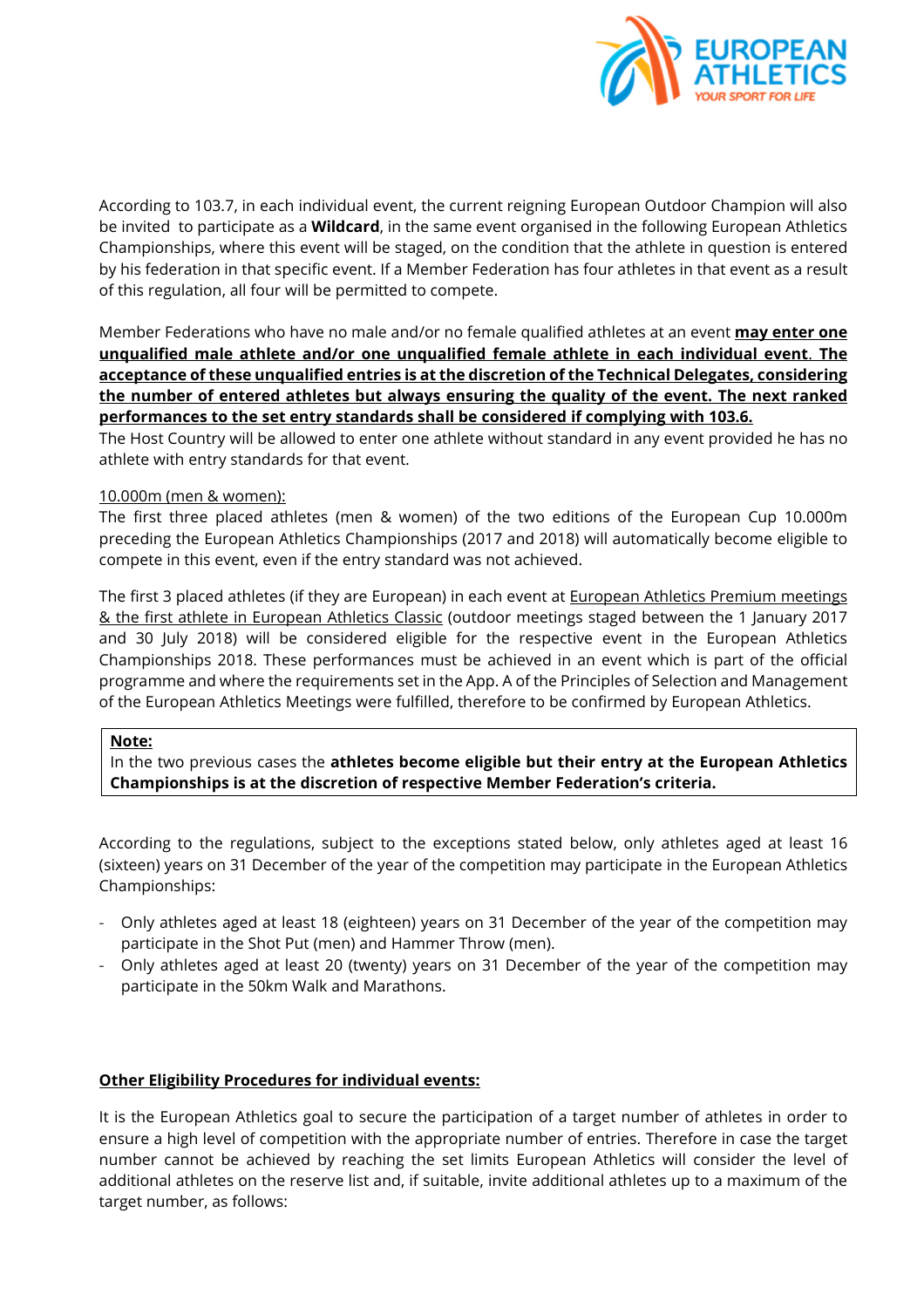

- a. Member Federations that wish to participate at an event with athletes that have not reached the entry standard even in those events where MFs have entered also athletes having achieved the entry standards, must enter them also in the Teams Online Entry System by the deadline for the final entries, **30 July 2018 (14:00 CET)**, as for the athletes with entry standard.
- b. On the **31 July 2018** European Athletics will inform directly those Member Federations whose athletes can be accepted to participate without reaching the entry standard.
- c. The **selection will be made by European Athletics**, through the appointed Technical Delegates, taken in consideration two aspects:
	- c.1 Number of athletes needed to reach the minimum figures required per event.
	- c.2 Season best ranking list of the year of the Championships.

# **However not more than 5 athletes can be entered and not more than 3 athletes can compete, per Member Federation, in each of the individual events of the European Athletics Championships.**

# Track events up to 400m:

For 100m, 200m, 400m, 100/110m Hurdles and 400m Hurdles (Men and Women) the qualification system will be as follows:

- There will be 3 rounds: Pre-qualification round, semi-final and final;
- The Pre-qualification round will include all athletes entered by the Member Federation and eligible to compete in the championships, except 12 top athletes (12 best ranked athletes according to the 2018 Season List entered by their Member Federation and to a maximum of 3 per country) directly qualified to the Semi-finals;
- The athletes to be directly qualified for the Semi-finals are the entered athletes who are in the top 12 of the season list (in that case a maximum of 12, or more in case of a tie for the 12<sup>th</sup> best performance, but possibly less)
- There will be 3 Semi-Finals where up to 12 top athletes of the 2018 Season List and minimum 12 best athletes from the Pre-Qualification round will compete;
- The distribution by heat in the Semi-finals will be made according to IAAF Rules for the first round and IAAF Rule 166.4b will apply for the lanes draw.
- The 2 first athletes in each Semi-Final plus the 2 athletes with the best performance in the Semifinals will be qualified for the final.

# Marathon Cups (102.3):

The European Marathon Cups are competitions for national men's and women's teams and are incorporated in the marathon events of the European Athletics Championships. Each Member Federation may take part with one men's and one women's team. Teams entered must participate with minimum of 3 (three) and maximum of 6 (six) runners.

# Relay Teams (103.9):

Only 16 national teams will be qualified to compete in each relay event. The qualification procedure will be based on the aggregate of the two fastest times achieved by national teams in the qualification period. For the purpose of being ranked, the results of relay races shall be valid only on condition that they are part of a competition staged in compliance with IAAF Rules and that at least 2 international teams, representing at least 2 countries compete in the race.

Member Federations that wish their qualified relays to compete must declare it **by the 22 July 2018** and enter them later in the Final Entries.